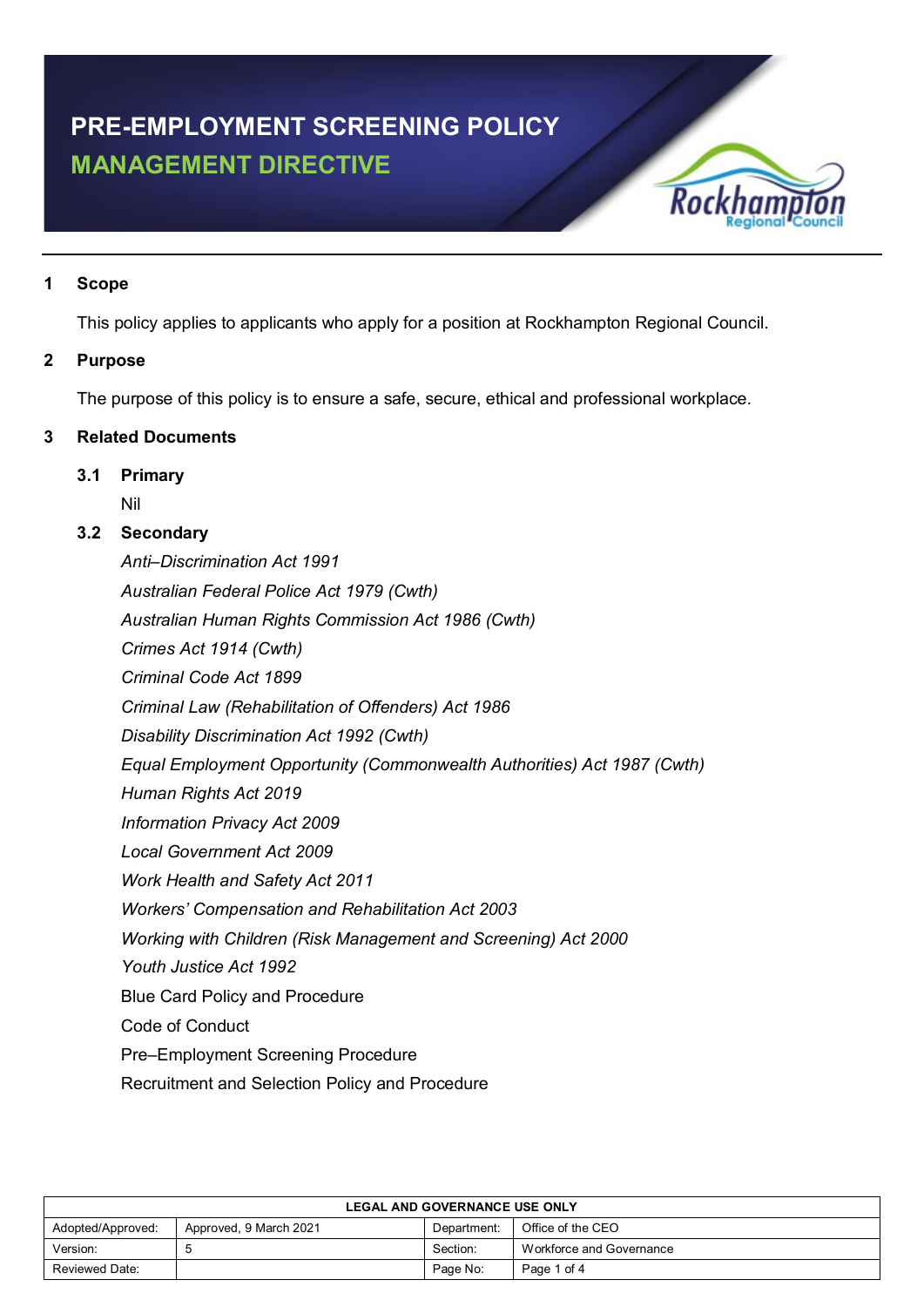# **4 Definitions**

To assist in interpretation, the following definitions apply:

| Applicant               | A person applying for a position at Council, including persons currently employed<br>by Council.                                                                                                    |  |
|-------------------------|-----------------------------------------------------------------------------------------------------------------------------------------------------------------------------------------------------|--|
| CEO                     | <b>Chief Executive Officer</b>                                                                                                                                                                      |  |
|                         | A person who holds an appointment under section 194 of the Local Government<br>Act 2009. This includes a person acting in this position.                                                            |  |
| Controlled<br>Substance | A chemical whose manufacture, possession or use is regulated by legislation.                                                                                                                        |  |
| Council                 | Rockhampton Regional Council                                                                                                                                                                        |  |
| Employee                | Local government employee:                                                                                                                                                                          |  |
|                         | The CEO; or<br>a)                                                                                                                                                                                   |  |
|                         | A person holding an appointment under section 196 of the Local Government<br>b)<br>Act 2009.                                                                                                        |  |
| <b>FCE</b>              | <b>Functional Capacity Evaluation</b>                                                                                                                                                               |  |
| <b>NPC</b>              | <b>National Police Certificate</b>                                                                                                                                                                  |  |
|                         | A national criminal history check report prepared by the Australian Federal Police<br>or by the police force or service of a State or Territory that discloses evidence of<br>whether a person has: |  |
|                         | Any criminal convictions;<br>a)                                                                                                                                                                     |  |
|                         | b)<br>Been convicted of an offence; or                                                                                                                                                              |  |
|                         | Been charged with, and found guilty of, an offence but discharged without<br>C)<br>conviction, is the subject of any criminal charge still pending before a Court.                                  |  |

# **5 Policy Statement**

Council acknowledges the importance of ensuring all employees are provided with a safe and secure workplace and is committed to:

- (a) Promoting an ethical and professional work environment; and
- (b) Ensuring that pre–employment screening is conducted consistently and in a non–discriminatory manner.

Council does not employ an applicant to an identified position who does not consent to pre–employment screening.

Pre–employment screening information is not used for any other purposes other than the purposes of the recruitment process.

# **5.1 Pre–Employment Screening**

Pre–employment screenings are assessments that may be undertaken by Council to assess an applicant's suitability for a position. These may be necessary to assess the suitability of applicant/s who are either external to Council or internal applicants who are applying for another position within Council.

Assessments may include, but not limited to:

- (a) Criminal history check;
- (b) Blue card validity check;
- (c) Drug and alcohol test;

| <b>LEGAL AND GOVERNANCE USE ONLY</b> |                        |             |                          |
|--------------------------------------|------------------------|-------------|--------------------------|
| Adopted/Approved:                    | Approved, 9 March 2021 | Department: | Office of the CEO        |
| Version:                             |                        | Section:    | Workforce and Governance |
| Reviewed Date:                       |                        | Page No:    | Page 2 of 4              |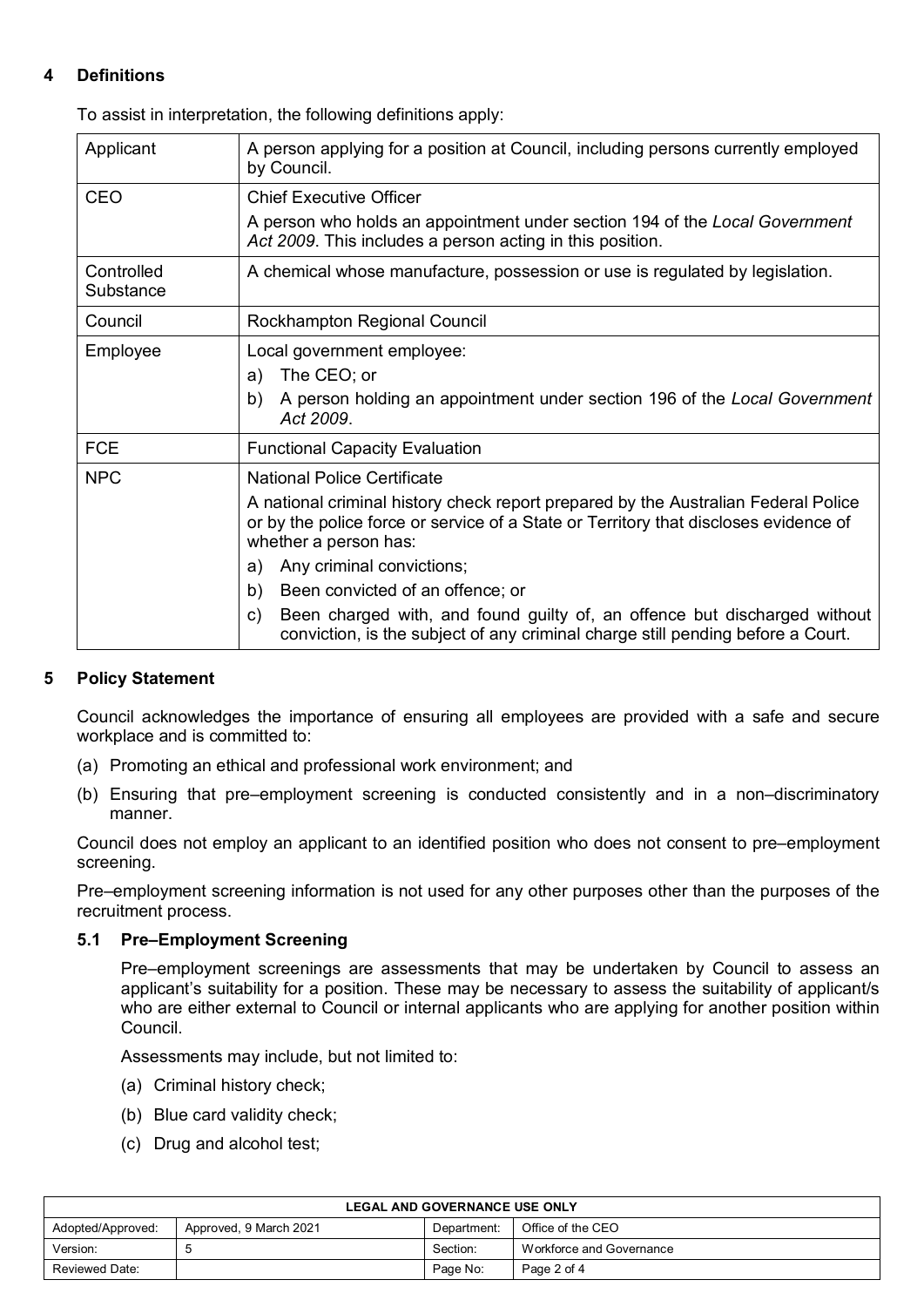- (d) Right to work in Australia check; and/or
- (e) FCE screening.

Council uses pre–employment screenings to ensure that the recruitment and selection processes do not result in the engagement of an applicant who:

- (a) Has a criminal history that would prejudice safe and proper Council operations;
- (b) Has an invalid blue card;
- (c) Doesn't have a right to work in Australia;
- (d) Has pre–existing injuries or medical conditions that may impact on the applicant's ability to meet the requirements of the position;
- (e) Is unable to perform the inherent physical demands of a position; and/or
- (f) May pose a risk to Council's commitment to maintaining a safe and efficient working environment.

#### **5.2 Position Descriptions**

Positions that have been identified as requiring a blue card or FCE must have this requirement clearly identified in the position description.

#### **5.3 Criminal History Check**

A National Criminal History Check is a mandatory requirement for all positions. A National Criminal History Check is a process undertaken by the relevant state/territory police or the Australian Federal Police (for the ACT), which reveals whether a person has been charged with and/or convicted of a criminal offence which has not been removed from their record under a spent conviction scheme. Police jurisdictions then provide a NPC detailing any criminal offences, with the exception of any spent convictions.

# **5.4 Blue Card Validity Checks**

Council requires all employees performing work defined as "regulated employment" under the *Working with Children (Risk Management and Screening) Act 2000* must hold a valid blue card.

Council does not employ suspended, disqualified or negative notice holders in regulated employment.

The Blue Card Policy details the type of activities which would require an employee to hold a valid blue card.

# **5.5 Drug and Alcohol Test**

A pre–employment drug and alcohol test is necessary to assess the suitability of applicant/s who are not currently employed by Council. All testing undertaken is in accordance with the Pre–Employment Screening Procedure.

#### **5.6 Right to Work in Australia**

Council is obliged to ensure illegal workers are not employed. Right to work in Australia checks are competed as required.

#### **5.7 Functional Capacity Evaluation Screening**

FCE screening helps to ensure that a position will not cause or aggravate an existing injury or medical condition for an applicant. It may be used as one of several factors to determine the most suitable applicant to place in a specific position. The screening is relevant to the specific position requirements and any legislative obligations pertaining to specific categories of work.

Employment cannot be refused to an applicant with a disability or impairment on the basis of a screening that discloses a disability or impairment unrelated to adequate performance of the position.

Council is obliged to make reasonable adjustments for applicants with disabilities or impairments to enable performance of genuine occupational requirements.

| <b>LEGAL AND GOVERNANCE USE ONLY</b> |                        |             |                          |
|--------------------------------------|------------------------|-------------|--------------------------|
| Adopted/Approved:                    | Approved, 9 March 2021 | Department: | Office of the CEO        |
| Version:                             |                        | Section:    | Workforce and Governance |
| Reviewed Date:                       |                        | Page No:    | Page 3 of 4              |